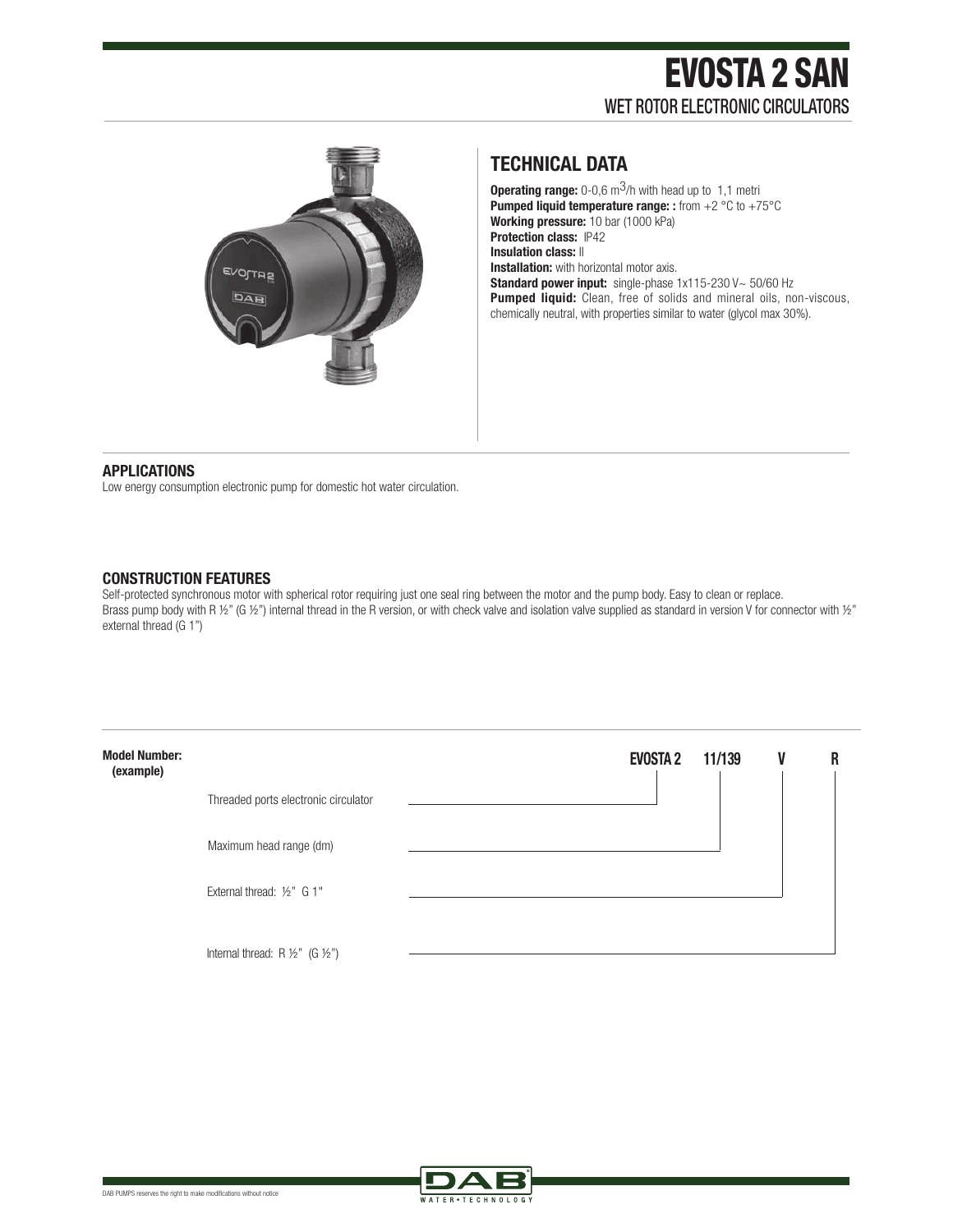**EVOSTA 2 SAN** - ELECTRONIC CIRCULATORS FOR DOMESTIC HEATING AND COOLING SYSTEMS - SINGLE, WITH UNIONS Pumped liquid temperature range: from +2 °C to +75°C - Maximum operating pressure: 10 bar (1000 kPa)





The performance curves are based on kinematic viscosity values = 1 mm<sup>2</sup> /s and density equal to 1000 kg/m<sup>3</sup> . Curve tolerance according to ISO 9906.

| <b>MODEL</b>             | $Q = m3h$ |              | 0,1  | 0,2  | 0,3  | 0,4  | 0,5  | 0,6  |
|--------------------------|-----------|--------------|------|------|------|------|------|------|
|                          | $Q=1/h$   |              | 100  | 200  | 300  | 400  | 500  | 600  |
| <b>EVOSTA 2 11/139 V</b> | (m)       | . .<br>L. L. | 0,93 | 0,76 | 0,59 | 0,4  | 0,23 | 0,   |
| <b>EVOSTA 2 11/85 R</b>  |           | . .          |      | 0,87 | 0,73 | 0,58 | 0,4  | 0,23 |

| <b>MODEL</b>             | <b>CENTRE DISTANCE</b> | <b>POWER INPUT</b>     |                       | P1 MAX | In    | <b>MINIMUM SUCTION PRESSURE</b> |     |  |
|--------------------------|------------------------|------------------------|-----------------------|--------|-------|---------------------------------|-----|--|
|                          | mm                     | PUMP CONNECTIONS       | 50 Hz                 |        | A     | ŧ٥                              | 90° |  |
| <b>EVOSTA 2 11/139 V</b> | 139                    | external thread G 1"   | 1x115-230 V~ 50/60 Hz |        | 0.07A | m.c.a.                          |     |  |
| <b>EVOSTA 2 11/85 R</b>  | 85                     | internal thread G 1/2" | 1x115-230 V~50/60 Hz  |        | 0.07A | m.c.a.                          |     |  |

|                          |     |    |     |    |                | <b>CABLE</b> | <b>PACKING DIMENSIONS</b> |     |     | <b>VOLUME</b>  | <b>WEIGHT</b> |
|--------------------------|-----|----|-----|----|----------------|--------------|---------------------------|-----|-----|----------------|---------------|
| <b>MODEL</b>             |     | -  |     |    | H <sub>2</sub> | LENGTH       |                           | D   |     | m <sup>3</sup> | kg            |
| <b>EVOSTA 2 11/139 V</b> | 139 |    | 100 | 65 | 72             | .5m          | 175                       | 125 | 105 | 0.0023         | 1,065         |
| <b>EVOSTA 2 11/85 R</b>  |     | 85 | 100 | 65 | 72             | . . 5m       | 175                       | 125 | 105 | 0,0023         | 1,260         |